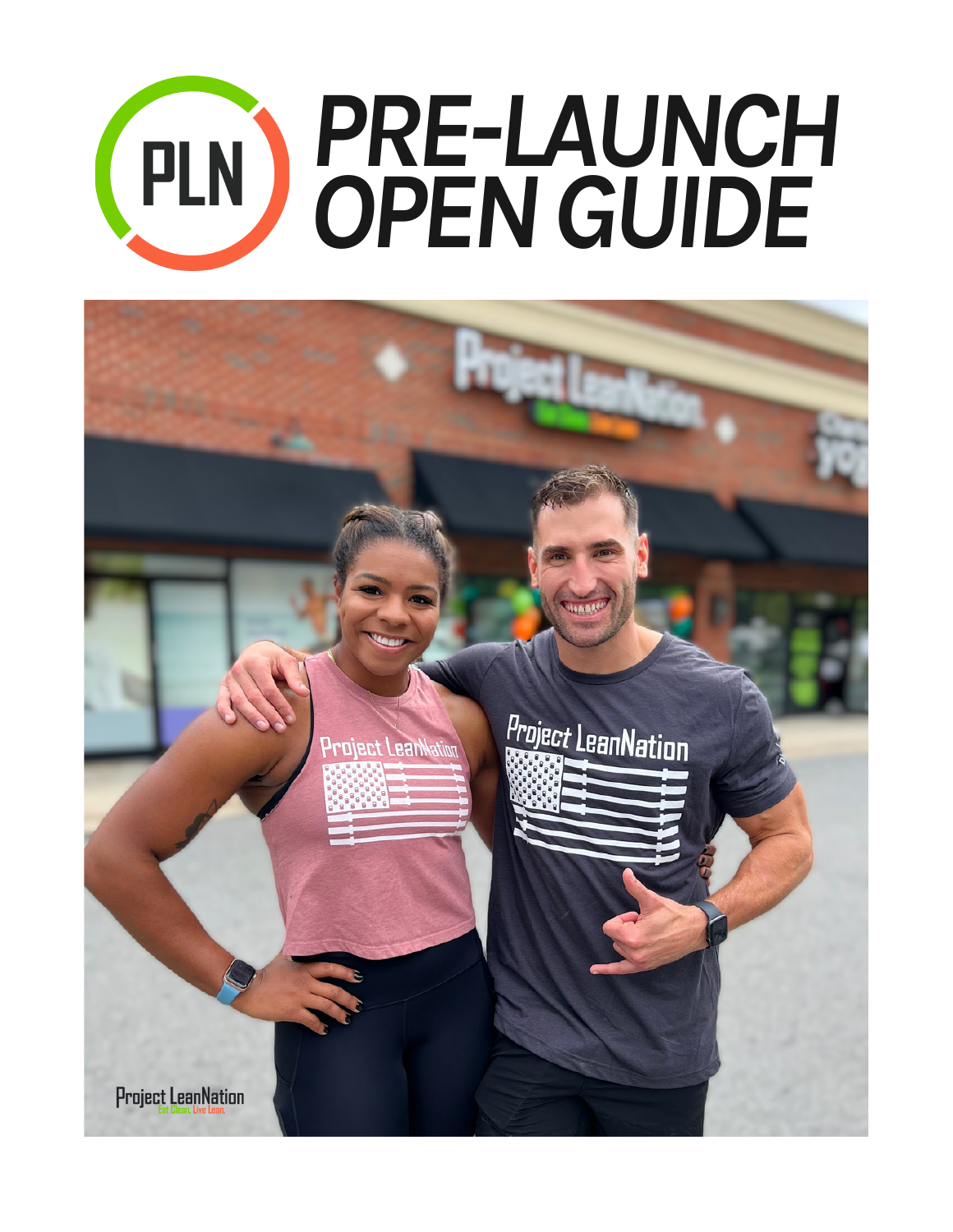

Print 4x8 "Welcome to PLN" flyers to provide each new member. Pro-Tip Memorize all of the content to prepare yourself to provide each member clarity.

Order enough boxes from LeanLife to provide your founding members with an amazing first experience.

Have a clear understanding of the Fulfillment label process. As well as how to print labels.

Prepare your printer and make sure you have the proper label paper to print labels. (Correct Label Paper Info)

Confirm that all of your Next Bill Dates match the day of your Pre-Launch in PLN **Storefront** 

Confirm with HQ that all of your credit card processing strategy has been tested and optimized.

PLN Swag - Confirm you have enough PLN Swag to get a T-Shirt to every single founding member.

Logistics - Make sure you have a clear delivery strategy in place. Ideally, we would provide delivery members a text the day before with a 2-hour delivery window. This should not be difficult, it is likely all of your deliveries can be done in two hours at this point.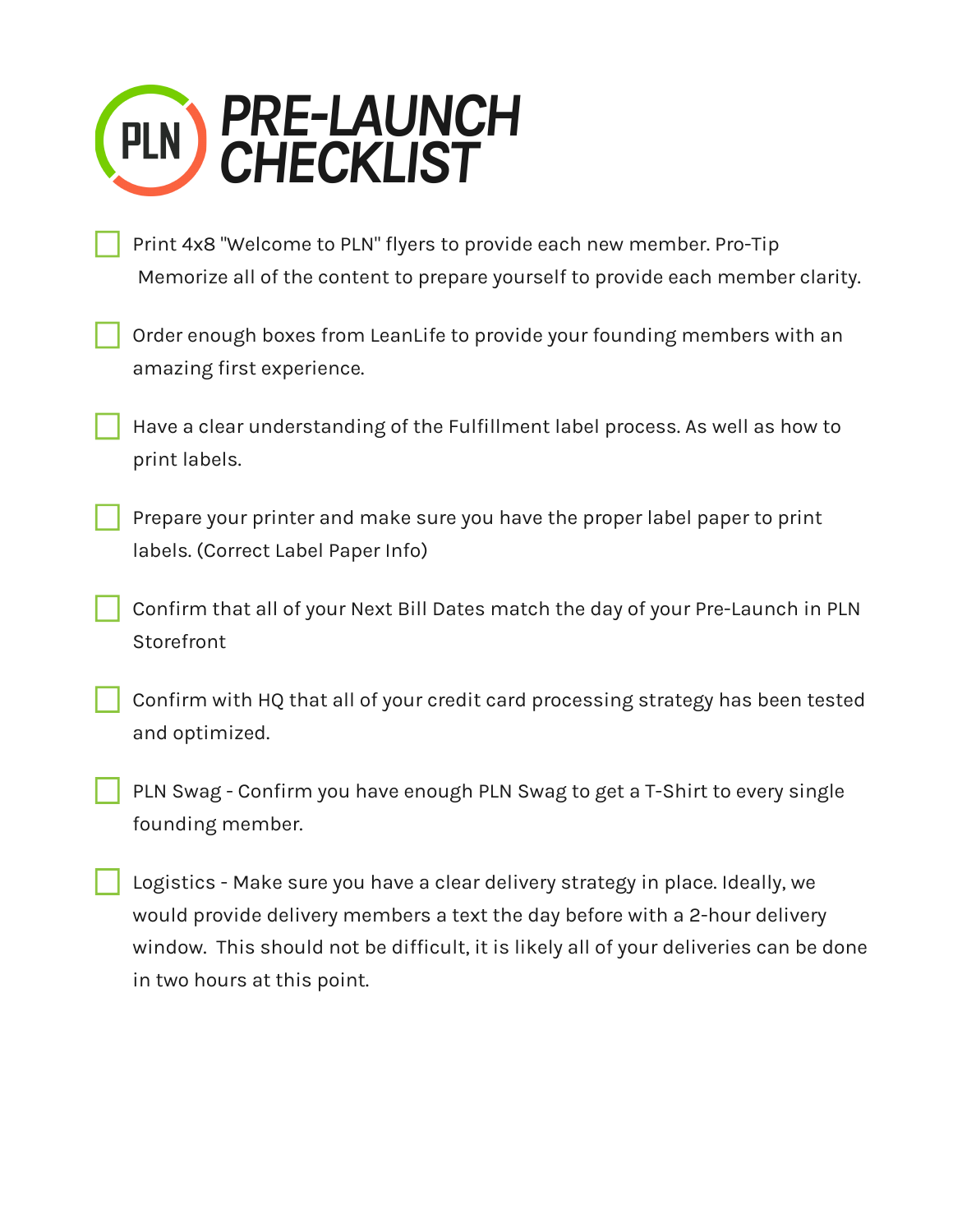

#### *SUNDAY*

Twenty-four hours prior to receiving your first shipment you should be testing the temp on your freezer. Our recommendation is single digits.

## *MONDAY*

LeanLife will be able to provide an estimated ETA. Keep in mind we outsource our logistics so any delays are outside of our control.

#### *WEDNESDAY*

LeanLife will work with you to assess your projections in our system and potential growth. LeanLife will be walking you through the process of your second order.

- LeanLife order needs to be complete by 3 pm.
- Our systems manage meal changes and new accounts until 11:59 pm.

# *FRIDAY*

Today you will be working through the final steps of your first distribution.

- Run Fulfillment Process to print labels and put labels on boxes.
- Place meals in alphabetical order by meal name and box all clients according to their selections.
- Designate Pick-Up & Deliveries in your freezer. Put the member's boxes back into the freezer in alphabetical order by the first name.
- Prepare space for members to come to pick up their first fulfillment.
- Mass text all founding members your pick-up times and share the importance of picking up and having time for a Lean Consultation.
- Make sure anyone who will represent PLN is armed with the New Member Checklist and has completed PLN Staff OnBoard.
- Run Delivery Report.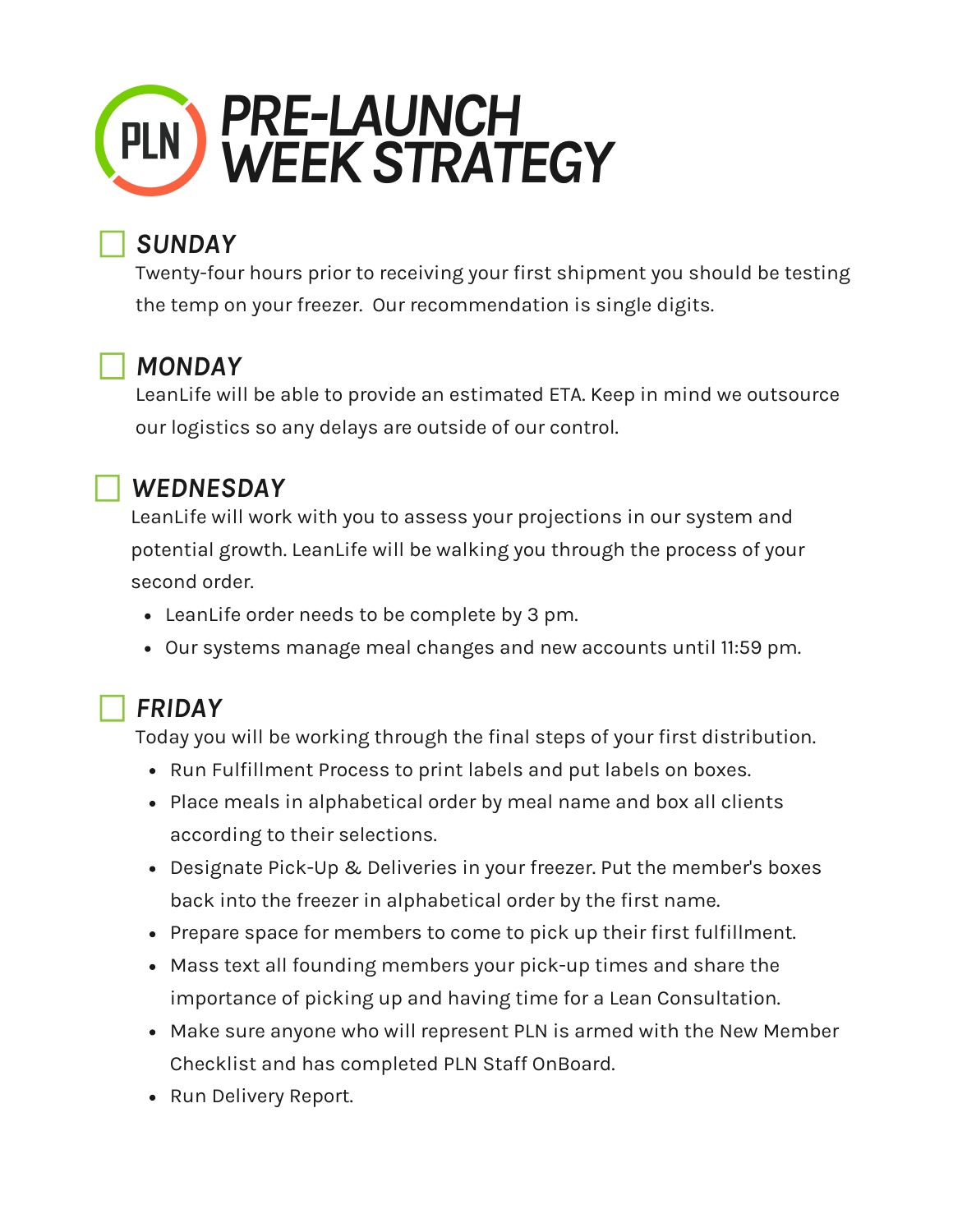

# *SATURDAY & SUNDAY*

The time has come to execute the Pre-Launch. Make sure you exceed expectations in every way possible. Your founding members are likely to be your friends and family, do not allow that to skip steps. Make sure you SHOW UP for them.

- Run Pick-Up list in Fulfillemment It will show accounts with card errors.
- At the end of the weekend do a recap of what you would like to learn as well as improve upon prior to your next distribution.
- Avoid all the outliers you can. Your founding members will ask you to bring a box to the gym or meet you after hours to accommodate them. You will feel compelled to do so. The sooner you can ask them for their support to work within the lines you do business the better.

#### *MONDAY*

Now you are in full swing and daily you will have things that need to be worked on or delegated to your team.

- Today you will be receiving your second fulfillment from LeanLife. Make sure to exercise "FIFO". First in first out guarantees you are properly rotating through your inventory.
- Make sure to follow up with all leads and schedule outreach events.
- Do a full standing inventory after you have received your order.
- Run all Payment Retry

#### *TUESDAY*

Invest some time in Admin, client support, and outreach.

- Touch every member you fulfilled with a call, text, or an email "checking-in".
- Ask every founding member for a referral.
- Keep a close eye on email in case members have questions.
- Execute the Outreach Strategy.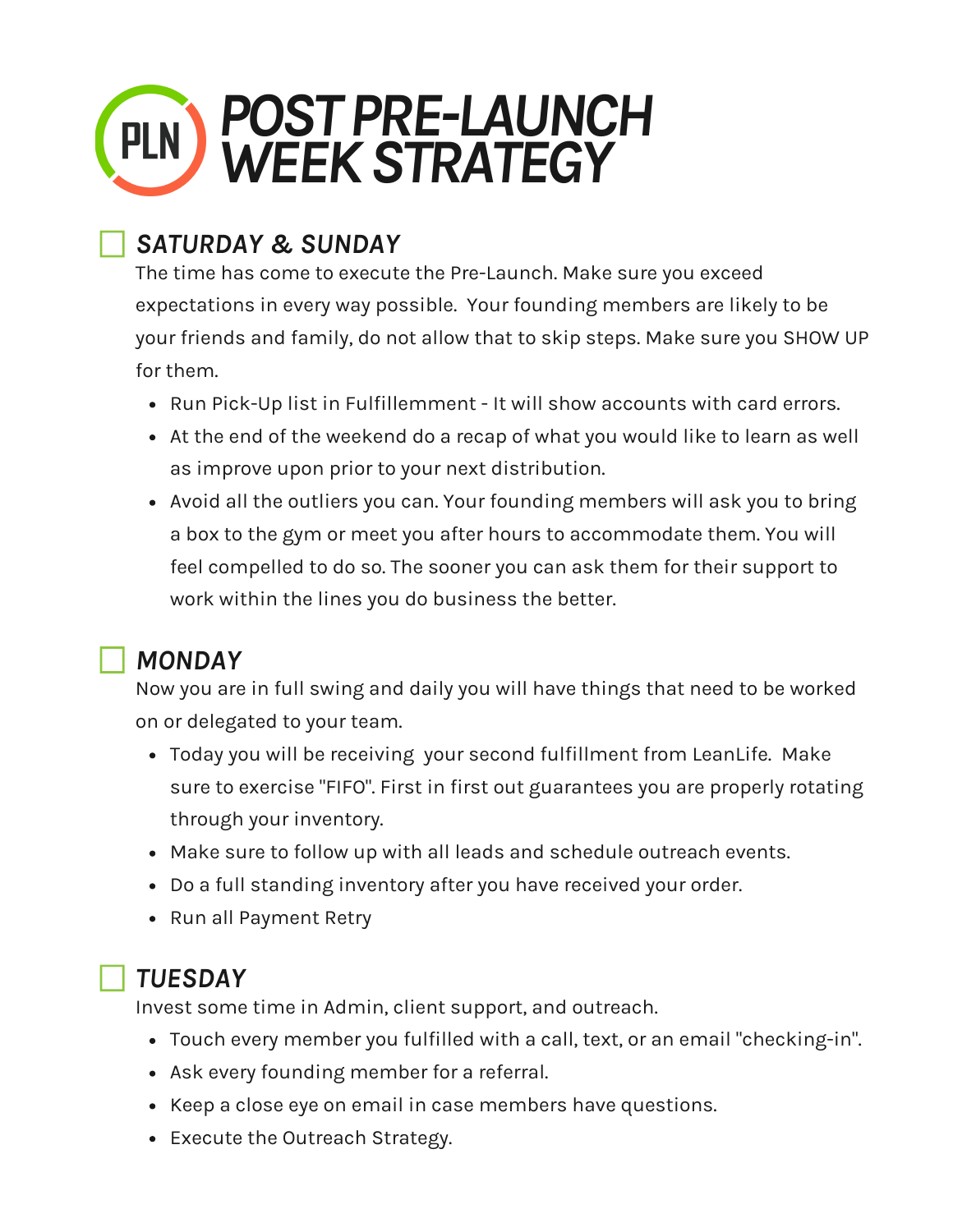

## *WEDNESDAY*

LeanLife will work with you to assess your projections in our system and will help you work through the order process.

- LeanLife order needs to be complete by 3 pm.
- Pay LeanLife for the first order.
- Our systems manage meal changes and new accounts until 11:59 pm.

#### *THURSDAY*

Thursday is an intense Admin day when you are first up and running.

- Complete member follow-ups. (Ask for referrals)
- Run designated reports to confirm all data looks good.
- Manage any admin changes before fulfillment runs at 11 am.
- Confirm you have everything ready to print labels.

# *FRIDAY*

Fridays are now all about prepping for the weekend. Each week you will become more proficient and prepared.

- Print labels and put labels on boxes.
- Place meals in alphabetical order by meal name and box all clients according to their selections.
- Designate Pick-Up & Deliveries in your Freezer. Put the members' boxes back into the freezer in alphabetical order by the first name.
- Prepare space for members to come to pick up their first fulfillment.
- Mass text all members who are active for the first bill date your pick-up times.
- $\bullet$  Identify two areas of improvement over the weekend prior and create a plan to execute the new strategies.

# *[RINSEANDREPEAT](https://www.google.com/search?rlz=1C5CHFA_enUS974&q=Rinse+and+repeat&spell=1&sa=X&ved=2ahUKEwim_JyE673zAhXoRd8KHUZyDHoQkeECKAB6BAgBEDE)*